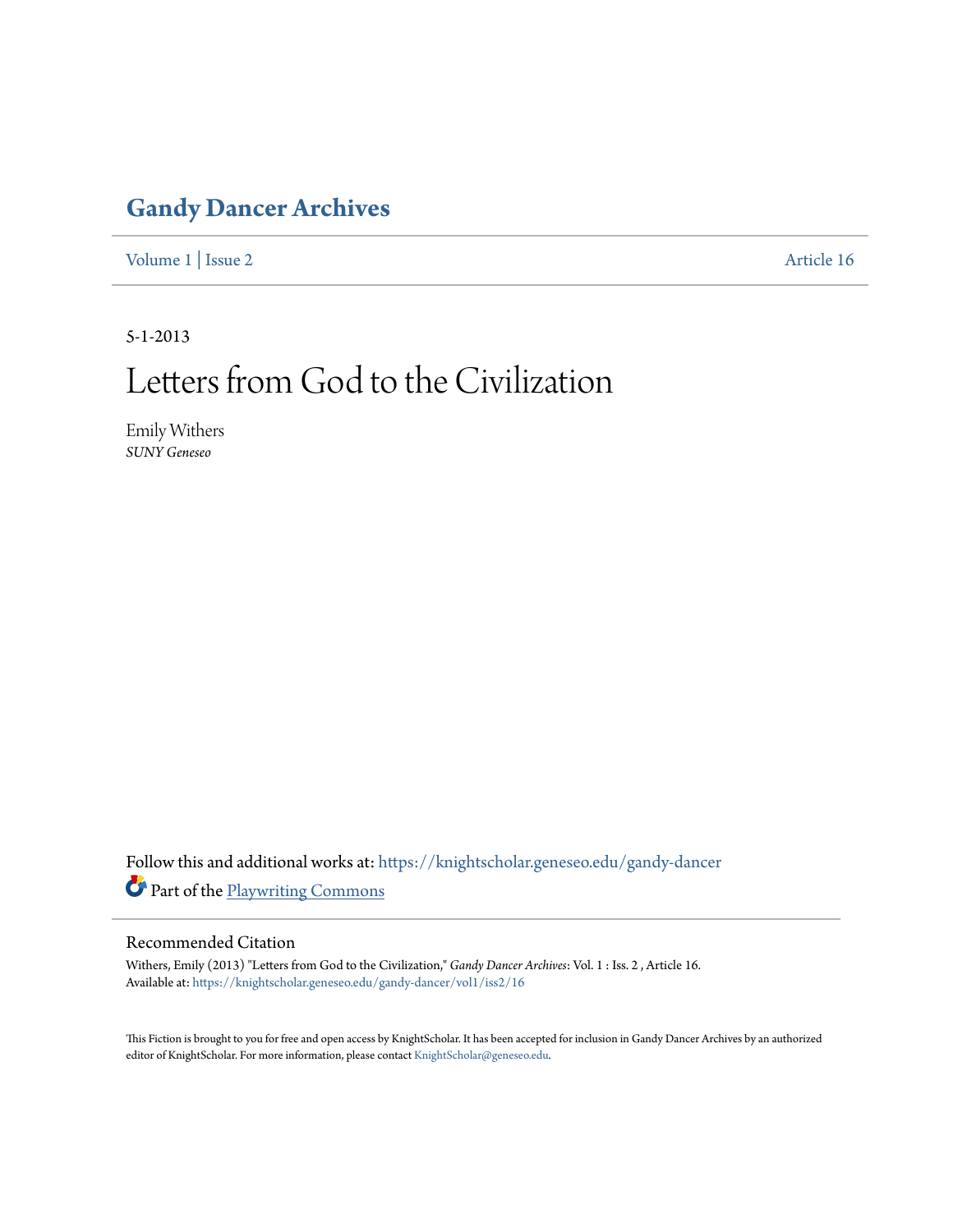# **Letters from God to the Civilizations**

MATT, the new guy MARK, the one in charge

*Winter. Lights up on a disorganized office. MARK and MATT shuffle papers, pull drawers open, sort and trash various documents.*

MARK

*(rifling through papers)* Jesus…Jesus… Jesus, Jesus, Jesus!

#### MATT

God, it's hot in here.

#### MARK

Very funny.

#### MATT

What?

MARK "God, it's hot in here"? Rub it in, why don't you.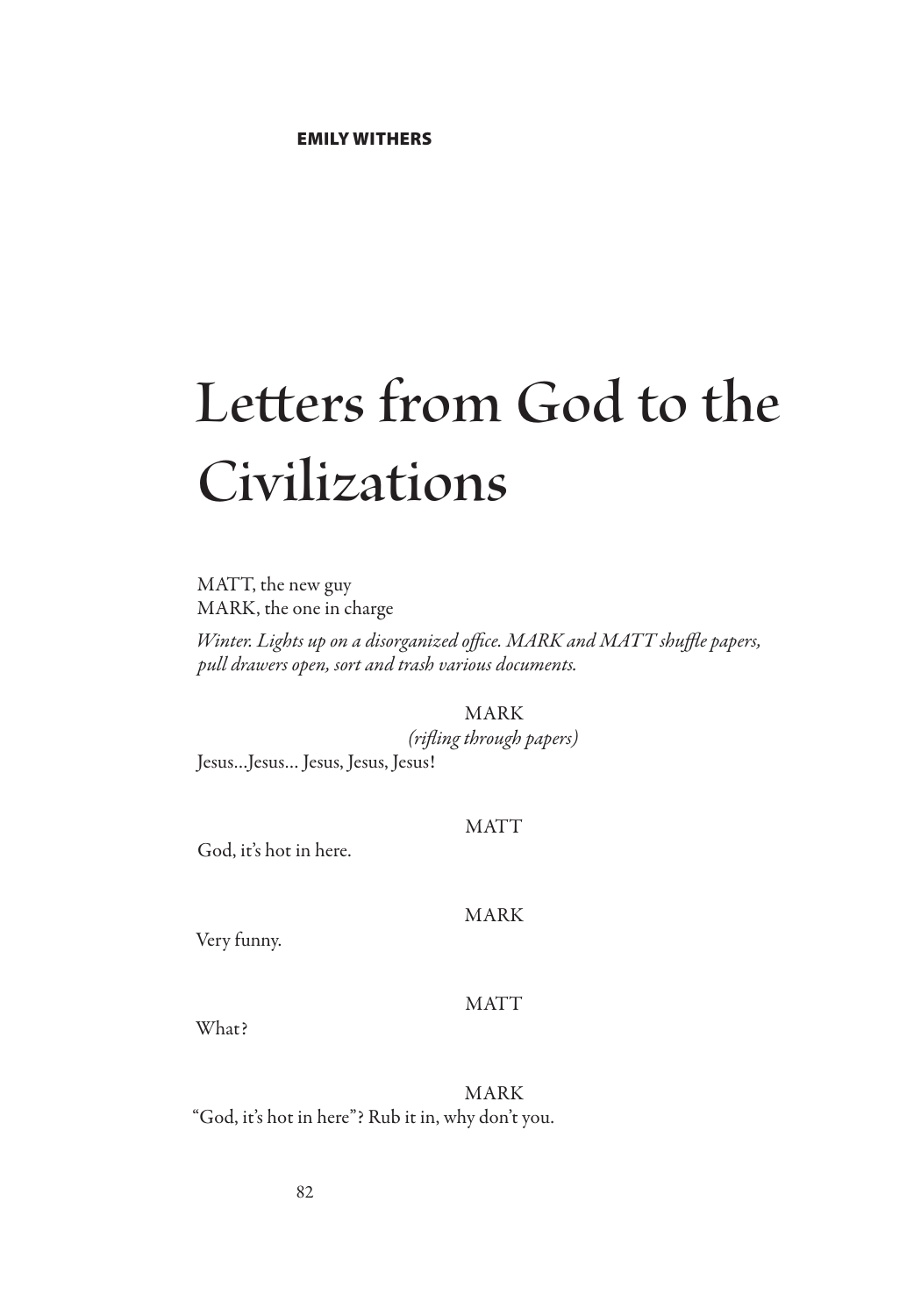#### MATT

I didn't realize it when I said that. But it's such a change from the snow—

#### MARK

If you're finished wasting time, I'm going back to my job of finding out what the hell happened to him.

**MATT** 

Sorry.

#### MARK

Just finish sorting that pile, okay? *(beat)*

MATT What's this envelope? It doesn't have a label. *MARK snatches it.*

MARK

There's a key inside. I wonder…

#### MATT

Try the cabinets?

MARK

No, it's… ah! The drawer!

*He pulls out a paper.*

"A Letter from God to the Civilizations. My people, I write to inform you of my impending death. It is nearing the turn of the century—" How old is this, anyway?

Keep reading!

#### **MATT**

#### MARK

"It is nearing the turn of the century and I am dying. You must know this. My last will and testament indicates that I wish the people of the world to overtake my position as creator, sustainer, and destroyer of the earth and all its inhabitants. I cannot change time, it being a separate form all its own, and it has begun to wear me down. I made you in my own image, and thus, like you, I shall die. *(beat)* I never expressly told anyone, nor has it been recorded to my knowledge, that I am immortal, and as the civilizations of the world today seem to be getting along fine without me, I have concluded it is my time to go." Matt, this doesn't help us at all. We already know he's dead.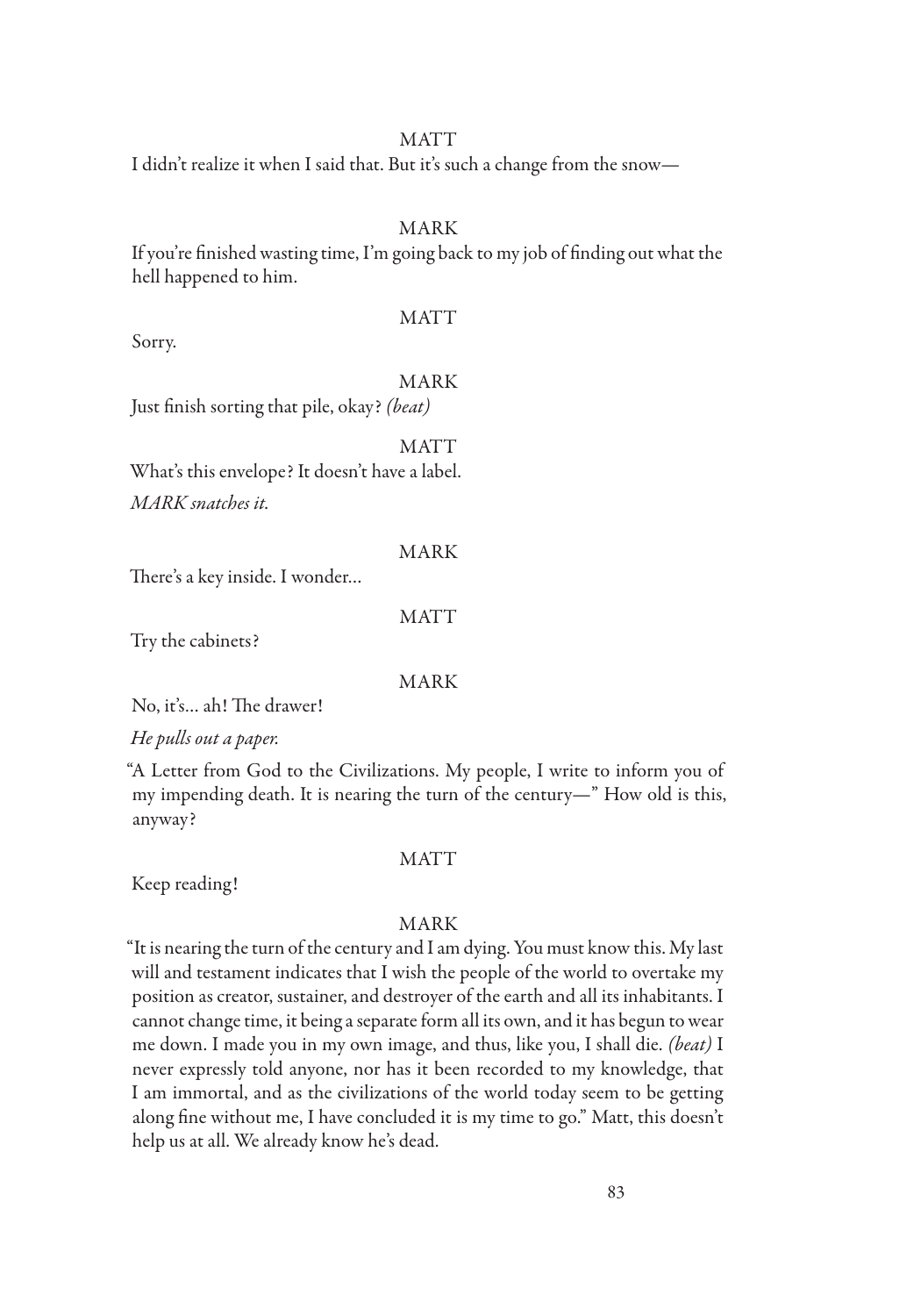*MATT picks up a second letter.*

#### **MATT**

"A Letter from God to the Civilizations." This one's written in terrible handwriting.

*MARK looks through the drawer.*

#### MARK

Maybe he was pressed for time. He was a busy guy, you know.

*MARK removes everything from the drawer. MATT skims the letter.*

#### **MATT**

Blah, blah, history, blah, blah, art… oh this sounds interesting. Listen to this: "There are things that even I am incapable of. The human race is sick, and I cannot heal it. It is in your hands now. Research and technology have been my replacements in the past several years…" blah, blah… "I have complete faith that you will survive until you do not, and that science is the key to solving and creating all your problems." *(musing)* I have complete faith that you will survive until you do not…and that science is the key to solving and creating all your problems.

#### MARK

Well what the hell does that mean?

#### MATT

I mean, I guess that he meant for us to go on after his…suicide! It must have been a suicide!

#### MARK

How does a god kill himself ?

#### **MATT**

I don't know yet, but it had to have been. Look at all the evidence. We are holding in our hands the very notes he wrote before he—

#### MARK

Get John on the phone, I want him to know about this.

#### MATT

#### *(on the phone)*

John, you should come down here. We've found something. Yes, yes! A locked drawer in his office…full of letters he wrote and never sent.—No, I don't think that's necessary…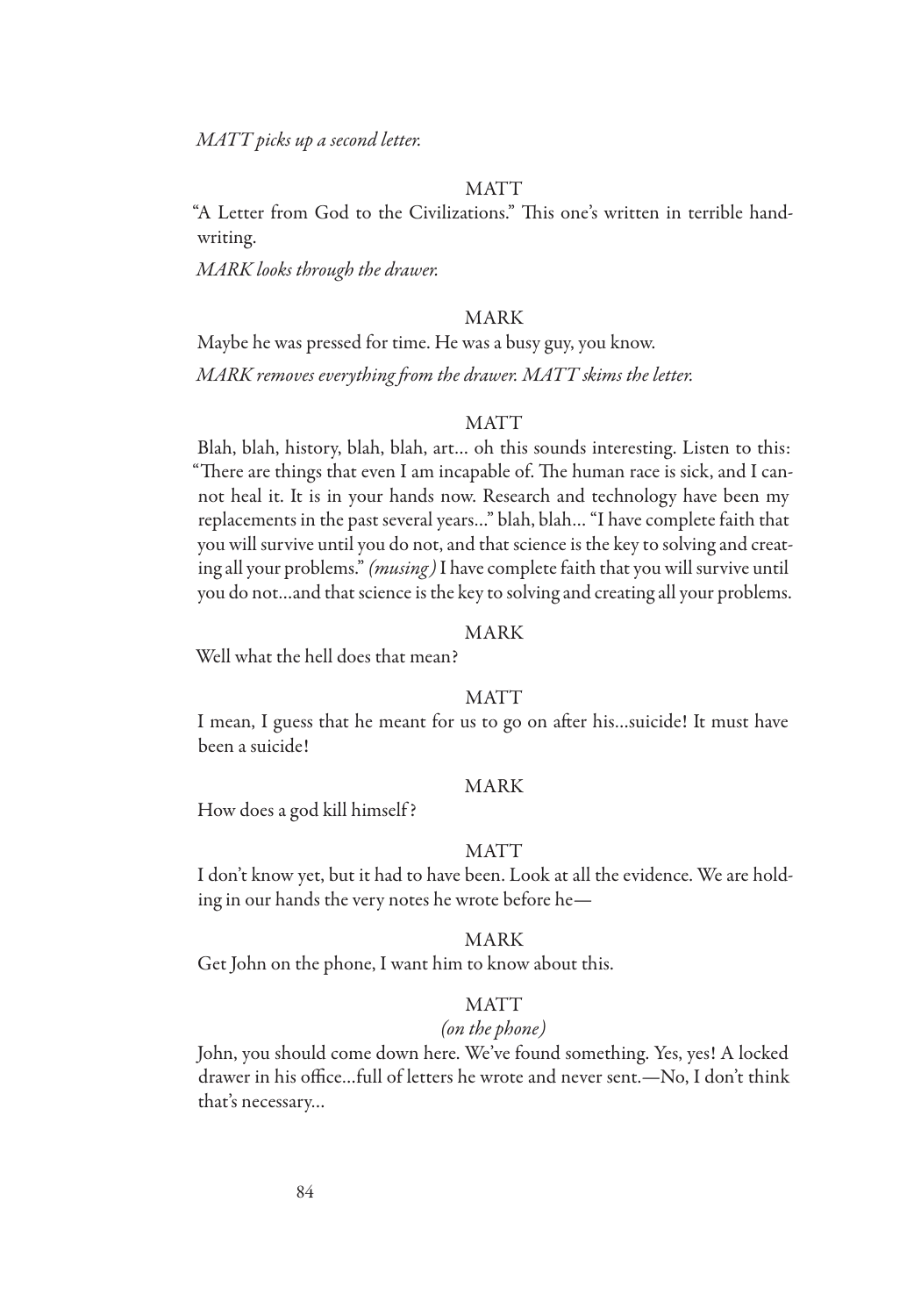#### MARK

Speakerphone, speakerphone!

#### JOHN

…to be there too. He's better at identifying handwriting—how do you know it's not a forge? You can't claim God left us a suicide note when it clearly wasn't intended for us, and you don't know if he even wrote it.

#### MARK

*(to MATT)* Does he want…? *(to JOHN)* Luke doesn't need to be here. Just come down and have a look at the thing will you?

#### JOHN

If it's as important as you say it is—

*MARK takes the phone.*

#### MARK

Look, John, we both know Luke likes to talk and I don't want him to record this before we've got all the facts. We haven't even figured out what it means… I don't know if people are going to laugh or cry at this kind of news.

*MARK's conversation continues at a quieter level, and is overpowered by MATT, who reads a third letter.*

#### **MATT**

"Tell Eve I'm sorry I dared her to eat the apple." *(beat)* "What can you expect of a child anyway? We're all guilty of some kind of mischief. Mine was just, well, a bit more detrimental. I only wanted to have some fun." Huh, this one is a lot more personal. I wonder what order these were written in…?

#### *He looks at a fallen paper.*

"That strange flower, the sun, / Is just what you say. / Have it your way. / The world is ugly, / And the people are sad. // That tuft of jungle feathers, / That animal eye, / Is just what you say. // That savage of fire, / That seed, / Have it your way. / The world is ugly, / And the people are sad." Hey, hey Mark! I think this is a Wallace Stevens poem.

*MARK gestures for MATT to be quiet.*

#### **MATT**

Well, it's certainly depressing. Hm. *He looks at the third letter.*